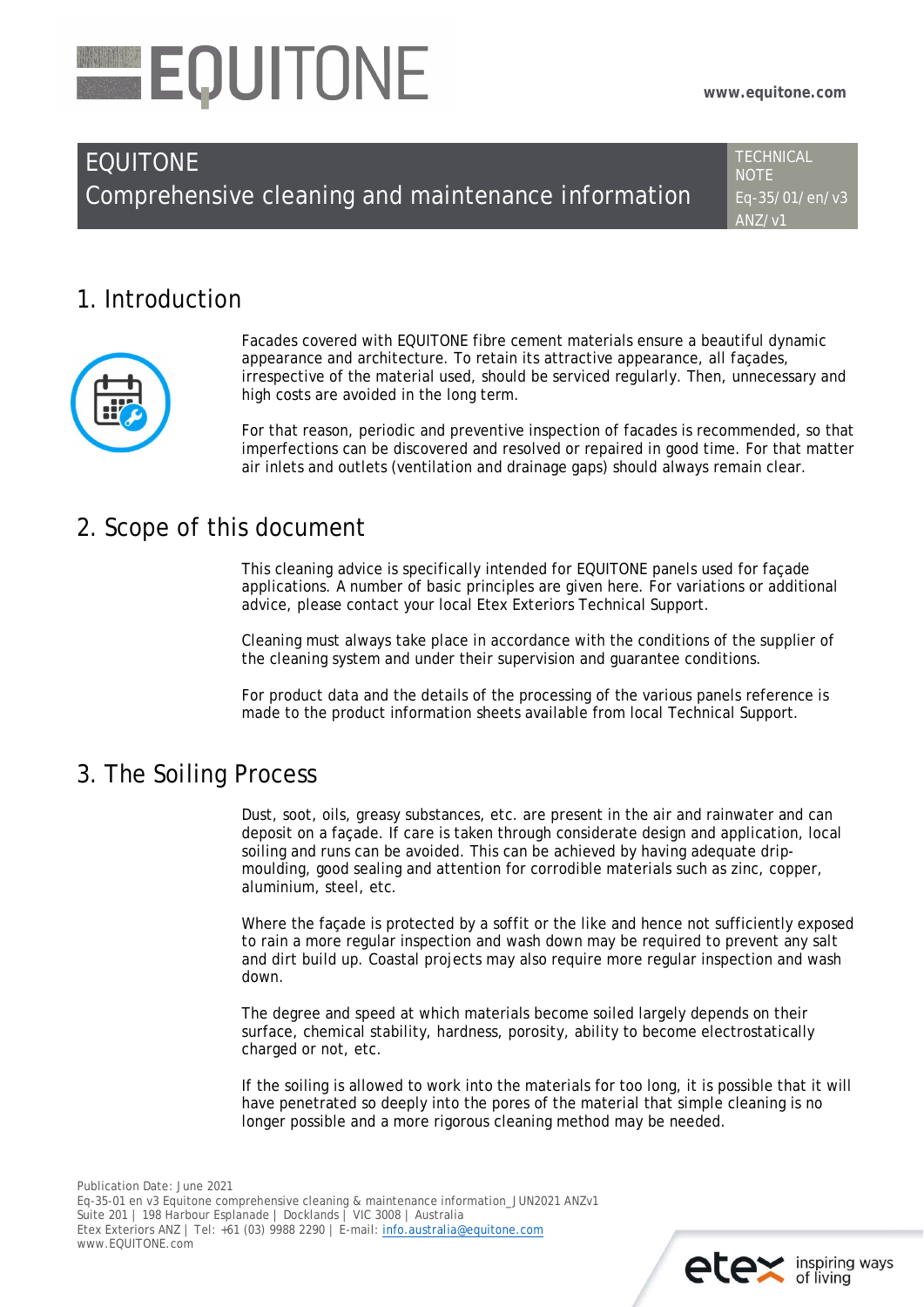

#### 4. Maintenance vs cleaning



A façade covered with EQUITONE is low in maintenance. However, it is recommended to regularly check the facade for possible soiling and clean if necessary.

If maintenance is done on a regular basis, simple washing with a mild household detergent or soft soap solution followed by rinsing with clear water will suffice to keep an even appearance.

If general maintenance is forgotten or being neglected soiling could become harder to remove. Specific cleaning agents depending on the type of soiling may offer a solution to restore an even appearance.

### 5. Points of attention during cleaning

In principle, perform the cleaning of the facade over the entire surface, from top to bottom as partial cleaning can result in colour tonal differences.

Any cleaning product used must be ammonia free. Solvent based cleaners such as acetone, white spirit, etc. attack the paint surface and are therefore not suitable.

If there is doubt on the suitability of the cleaning product, use it first on a leftover of the façade or a less visible part of the façade (e.g. behind rainwater drain) to check that the agent doesn't damage the surface. There is a risk that the panel colour coating may become cloudy.

Facade parts and other materials (metal parts, glass) on the building that can be affected by the cleaning agent must be protected!

Do not use tapes that leave glue residues on the surface when fixing protective cover plastic foils!

#### 6. Cleaning Method

There are two methods of cleaning façades:

- mechanical cleaning (pressure washing)
- chemical cleaning

**Chemical cleaning procedure**

The dirt is first soaked loose by the cleaning products, and then removed by water and energy (high pressure or water and sponge). Do not rub vigorously as it may damage or polish the surface coating.



The cleaning product is diluted with water in the proportions specified in the technical file and according to the degree of soiling, and applied to the surface to be cleaned by means of:

- a brush
- a hand atomizer
- a spraying appliance.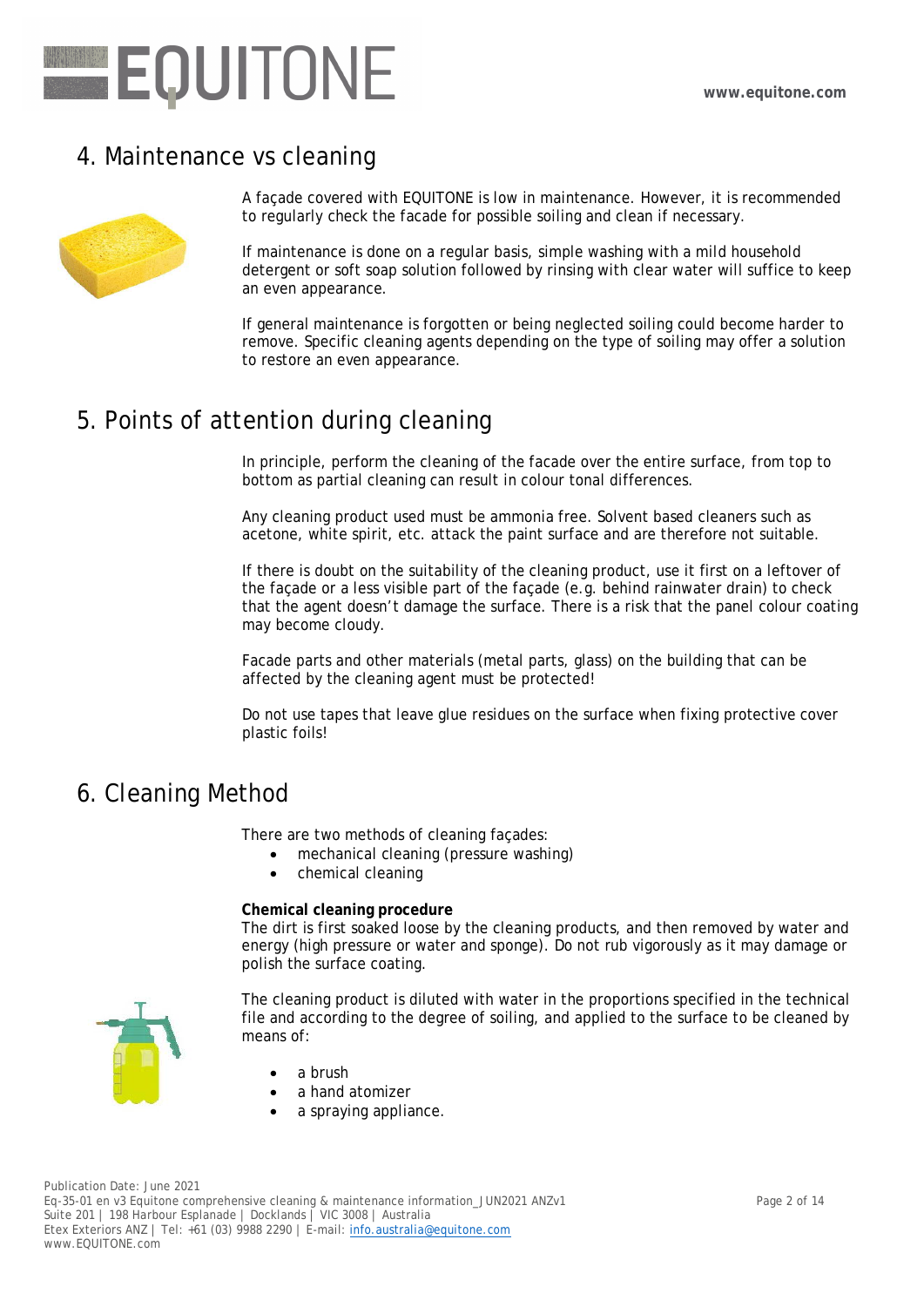# **EQUITONE**



The slightly foaming mixture must be allowed to work in for 4 to 10 minutes, depending on the nature of the surface and the degree of soiling. One must however make sure that the product does not dry into the surface. A maximum of 10 minutes after the application of the cleaning product rinse copiously with:

- 
- a sponge or cloth and water.
- a garden hose.
- a high pressure cleaner with clean water at low pressure.

Note: the use of abrasive materials such as scouring pads, scouring brushes, steel wool, etc. is not permitted, as they leave irreparable scratches on the surface.

**Mechanical cleaning - Pressure washing** The use of a high pressure cleaner is subject to some restrictions.

- For coated surfaces, a pressure washer can be used in certain circumstances to remove more stubborn stains. This must be done by experienced operatives. A pressure rating of **20-30 bar** is generally advised. The nozzle must remain at all times at least 60cm away from the facade. Incorrect use can lead to the removal of the panels coating.
- For uncoated surfaces a high pressure cleaner with clean cold water at a maximum pressure of **100 bar**, or with clean warm water at a maximum pressure of **80 bar**, and a maximum flow rate of 10 litres/minute can also be used. One must spray perpendicular to the surface at a distance of at least 25 cm. If spraying occurs at excessive pressure or a too short distance this can cause damage to the panel surface.

A dirt blaster or surface cleaner with rotating nozzles must not be used.

#### **Stubborn stains**

With stubborn staining (e.g. the edges of the sheets, leaching of iron and aluminium oxides, traces of silicon sealing, etc.) the cleaning product is applied undiluted with a soft sponge and rubbed in, before everything is rinsed with clean water.

Façade parts that can be affected by the cleaning product must be protected.

#### 7. Security recommendations



**Security recommendations** Always consult the safety recommendations in the associated Material Safety Data Sheet of the used cleaning agent.

**Personal protective equipment**

To avoid possible allergic reactions, it is advisable to wear rubber gloves, protective goggles and a face mask while working.

**Trained operative** When working with any acid solutions the operative must be fully trained and experienced in its application and removal.

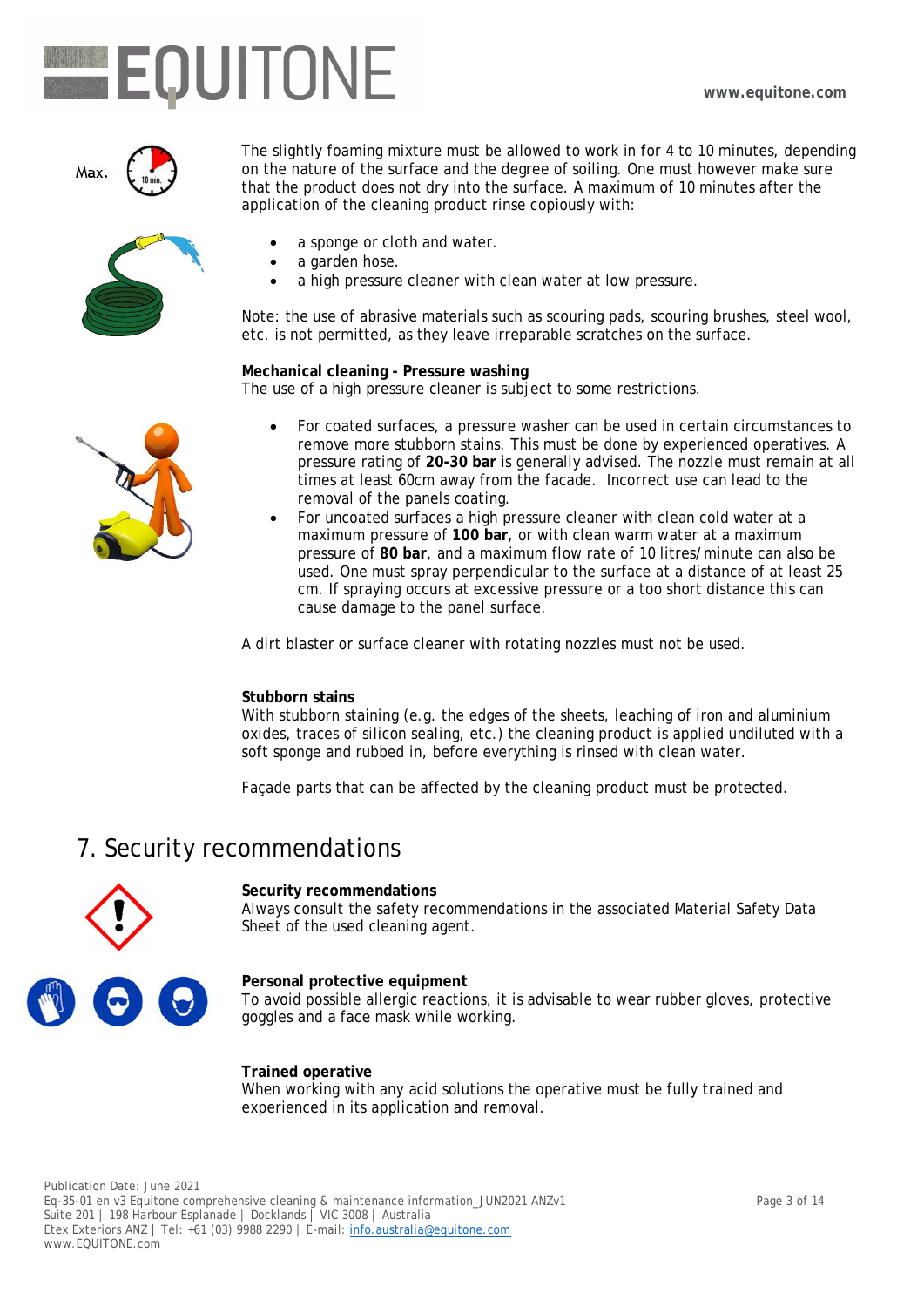# EQUITONE

# 8. Cutting and Drilling

Sawing and drilling must take place in a dry environment. Sawing and drilling contain cement and can cause permanent stains on the surface of the panels if allowed to dry in.

#### **Cleaning**

Immediately after drilling and sawing clean off all dust with a dry micro-fibre cloth. Keep the cloth dry. Do not use a wet cloth as staining may occur. Keep the cloth free of grit. Only use cloth for cement dust removal. Clean cloth regularly.

If the dust can get on damp panels then remove all dust with a soft brush and plenty of water.

Smaller lime stains, cement splashes or limescale deposits and light efflorescence can be removed with a 5% malic acid solution or commercial citric acid in a 10% concentration. The panels are treated with the solution using a paintbrush or a soft brush. After an exposure time of 2 to 3 minutes, the remaining solution is rinsed off thoroughly with plenty of water, if necessary, with a pressurized water jet. If efflorescence is still visible after drying, the application must be repeated. The solution should never be allowed to dry on the surface.

### 9. Lime Scumming or efflorescence



Lime scumming or efflorescence can be avoided by handling and storing the sheets in the correct way.

#### **Inside Storage**

Cedral should be stored under cover on the pallets on which they are supplied in a dry ventilated space. During storage the plastic protection may not be removed. Any temporary transportation hoods should be removed to release any trapped moisture. Re-cover with an opaque tarpaulin.

#### **Outside storage**

Where panels must be stored outside then extra care and attention is needed to protect them from rain and direct sun. Remove the outer plastic protection as this may cause condensation if left in place especially in times of direct sun.



Protect the pallet from rain or condensation by covering the pallet with an opaque waterproof cover. This cover must be provided with a slope, so all moisture runs off quickly and must not be allowed to pond on the pallets. This will also allow the air to circulate around the panels. Use only opaque coverings.

If moisture can penetrate between the stored panels, permanent surface staining in the form of efflorescence may occur and may prevent the panels being used. If the sheets do become wet in the packing, all packaging must be removed, and the sheets must be rubbed dry and placed in a way that they can dry out thoroughly.

#### **Cleaning**

If lime scumming still occurs, one can remove it with a light acid solution, only applied to the sheet (not to glass, aluminium, etc.).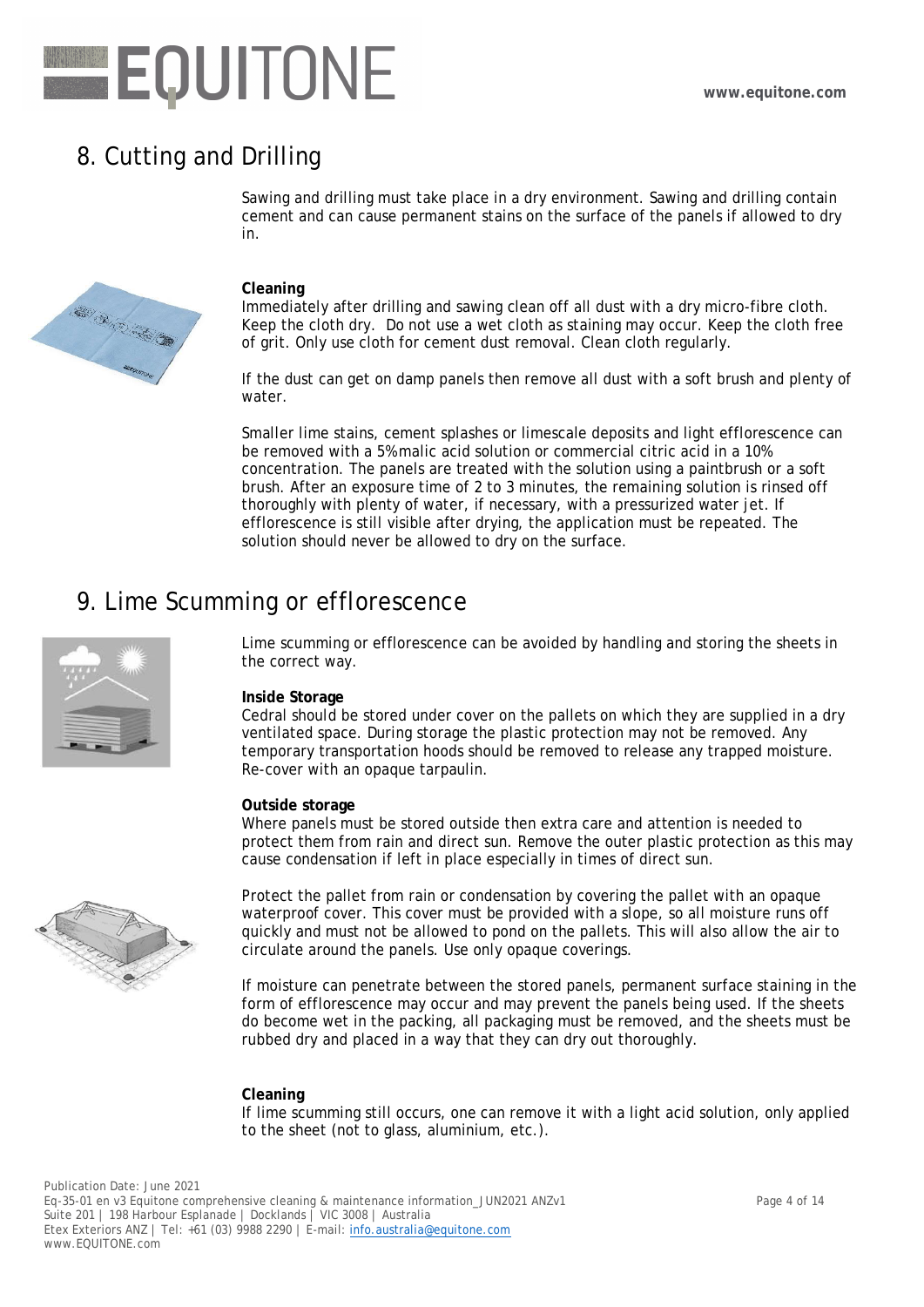

### 10. Greenery, algae and moss formation

Algae deposits and moss formation is usually a result of high moisture level in the cavity, due to no or insufficient ventilation behind the rainscreen cladding.

Orientation of the façade has also an influence as north oriented facades will stay humid for a longer period of time.

The proximity of trees may accelerate algae and moss formation, especially when trees throw shadows on the façade for a significant part of the day.

It is important to first check the façade structure for the available ventilation features. Cavity width, ventilation entry at bottom and exit at top need to comply with our application guidelines.

Algae removal and cleaning without corrective measure to the ventilation will not stop greenery from returning in the near future.



#### **Cleaning with water and soap**

Initially, an attempt should be made to remove the algae deposits with clean water or with a mild household detergent or mild soap solution, followed by rinsing with clean water.

**Cleaning with moss remover** If mild household detergent or mild soap can not remove the green deposit, a more specific product might be necessary.



Algae deposits can most likely be removed with commonly available moss removal products. Always try on a leftover of the facade or on a less visible part of the façade to see if the cleaning agent does not affect the surface.

**High pressure cleaning**

To remove moss formation high pressure cleaning is the most effective. High pressure cleaning is best left to professionals who have the appropriate tools.



When high pressure cleaners with warm water are used a maximum pressure of 20-30 bar for coated panels, and 80 bar for uncoated panels is advised. For cold water devices a maximum pressure of 20-30 bar for coated panels, and 100 bar for uncoated panels is admitted. Use of rotating nozzles is not allowed. The maximum flow rate is always 10 litres/minute.

Always spray perpendicular to the surface at a distance of at least 60 cm from coated and 25 cm from uncoated surfaces. If spraying takes place at excessive pressure or a too short distance this can cause damage.

Reduce water pressure if there is a risk of water infiltration in the building structure. Cleaning is always done from top to bottom.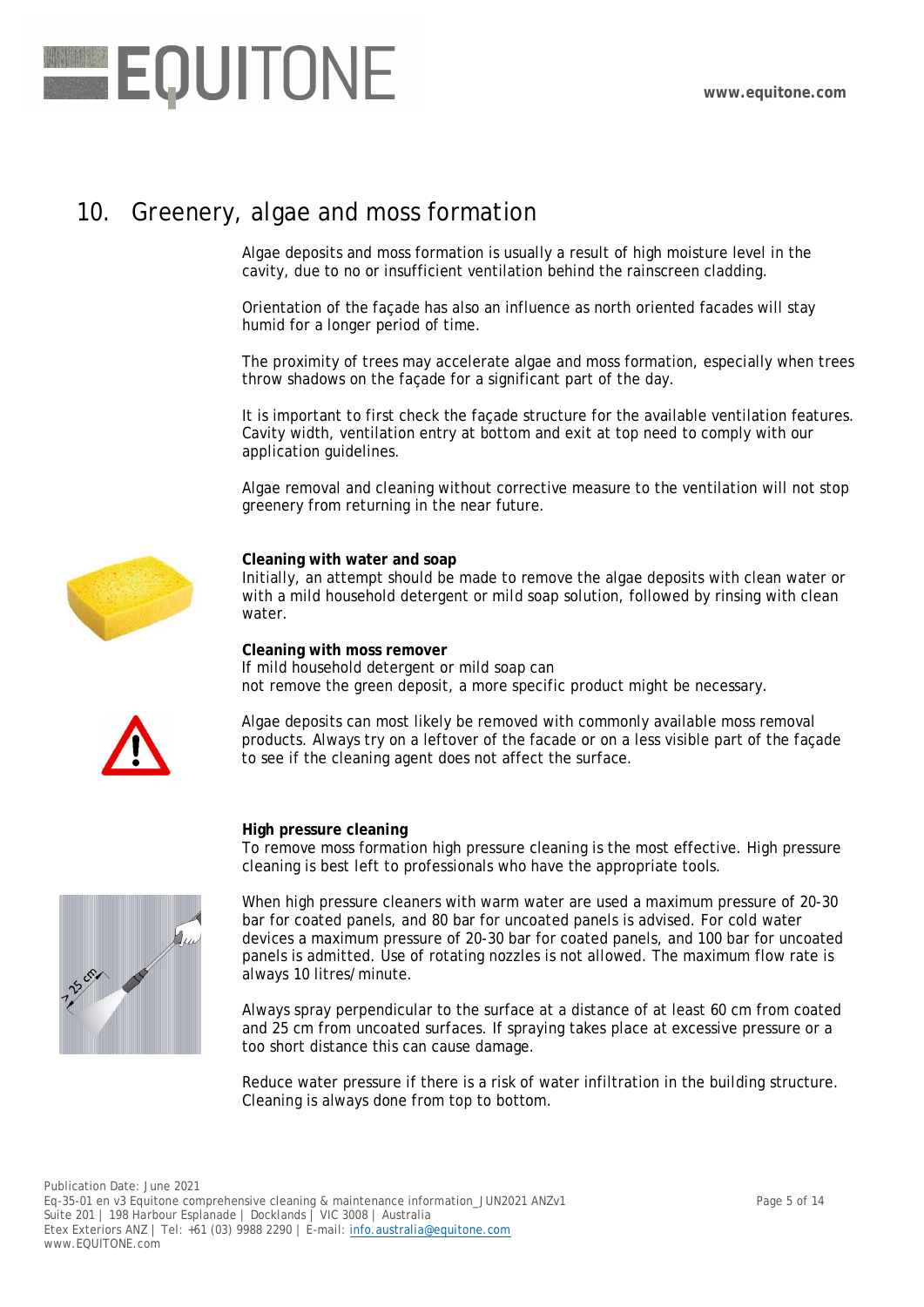

# 11. General Cleaning/Maintenance Products by Henkel

The following chemical cleaning products are recommended by HENKEL. For safety information please contact:

| HENKEL Belgium nv    |  |
|----------------------|--|
| Contact: Bert Bellon |  |

Esplanade 1 B-1020 Brussels Belgium

Tel. : +32 (0)2 421 27 11

Info.benelux@henkel.com www.henkel.be

# Compatibility table

Check compatibility of material and cleaning agent in table below

| Material              | Scale Gon<br><b>Building</b> | <b>Bonderite</b><br>$C$ -IC R | <b>Bonderite</b><br>C-MC 3000 | <b>Bonderite</b><br>C-MC 12300 | Bonderite<br>C-MC 20100 | Bonderite<br>C-MC 90014 |
|-----------------------|------------------------------|-------------------------------|-------------------------------|--------------------------------|-------------------------|-------------------------|
|                       | Acidic                       | Light acidic                  | Alkaline                      | Neutral                        | Neutral                 | Light alkaline          |
| Equitone [lines]      |                              |                               |                               |                                |                         |                         |
| Equitone [tectiva]    |                              | $\overline{\phantom{0}}$      |                               |                                | ۳                       | -                       |
| Equitone [lunara]     |                              | $\overline{\phantom{a}}$      |                               |                                | ۰                       | ۰                       |
| Equitone [materia]    |                              | $\overline{\phantom{0}}$      |                               |                                |                         |                         |
| Equitone [natura]     |                              |                               | ✓                             |                                |                         |                         |
| Equitone [natura] Pro |                              |                               | ✓                             |                                |                         |                         |
| Equitone [pictura]    |                              |                               |                               |                                |                         |                         |

 $\checkmark$  Compatible

Not recommended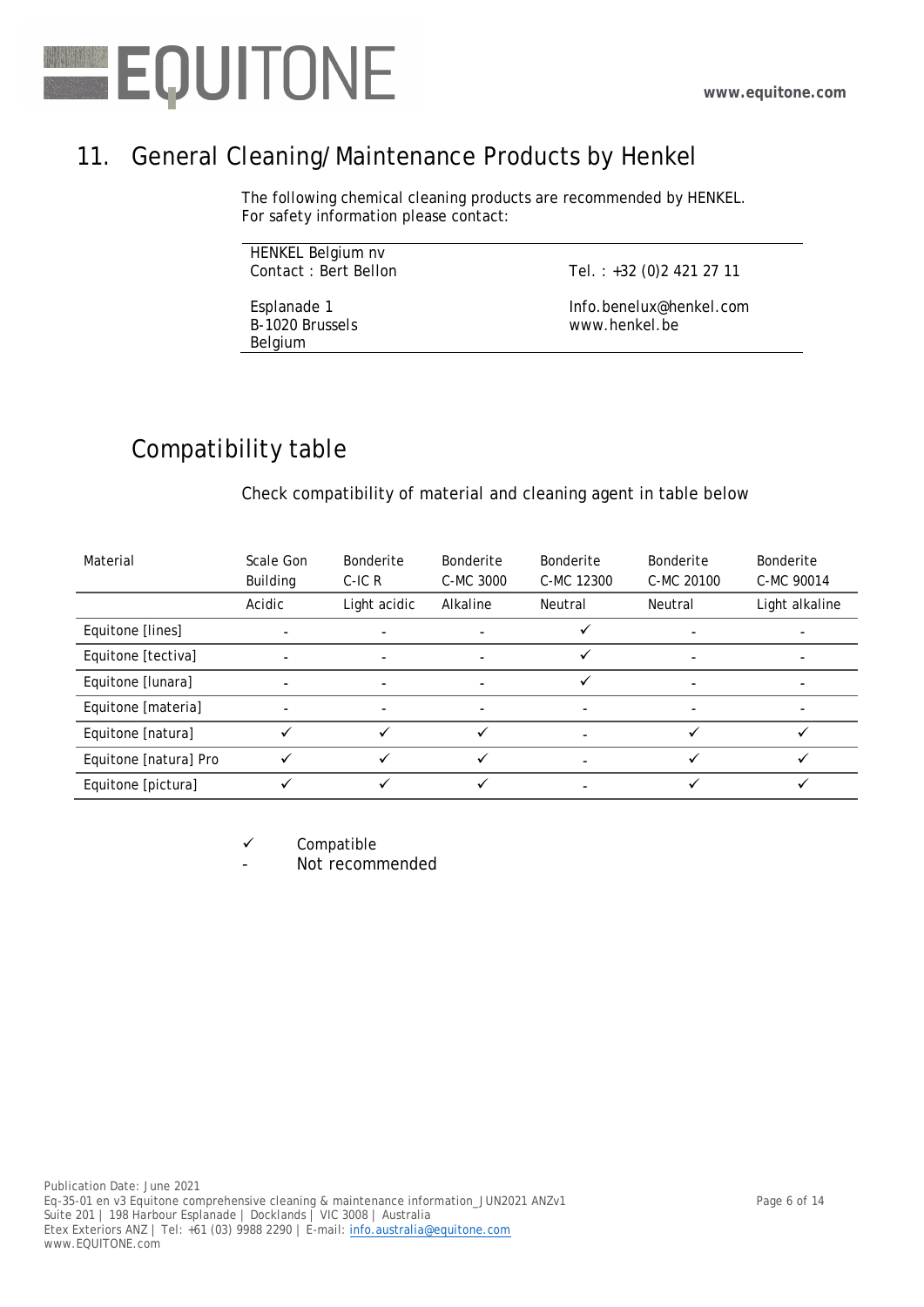

# Scale Gon Building Liquid by Henkel



Scale Gon building liquid is an acidic cleaning product especially developed to remove white efflorescence traces by means of a hard brush or low pressure equipment. Because it is free from hydrochloric acid and phosphoric acid, scale Gon building liquid has an optimal activity in combination with a high safety for the treated walls. Application

- Soak the surface with water to prevent the acid solution to be applied from penetrating the sheet.
- Apply by means of a hard brush or low pressure equipment.
- Apply SCALE GON BUILDING LIQUID neat.
- Leave the product reacting with the wall for 5 to 20 minutes.
- Clean with copious amounts of clean water
- If necessary, repeat the application when there is heavy contamination.
- Rinse the wall or parts using cold water from the bottom to the top.

**Properties** 

- Transparent liquid
- Estimate of consumption:  $± 1L/1.5m<sup>2</sup>$
- Packaging: jerrycan of 9 kg (9 liter)
- Storage
	- o At temperature between 5 °C and 30 °C
	- o Shelf life in unopened packaging: 2 years

Note:

- Do NOT use on uncoated surfaces!
- Contact with aluminum and glass should be avoided as much as possible but at least rinsed thoroughly.
- Contact with stainless steel, zinc, hardstone and concrete must be avoided.

### Bonderite C-IC R



Bonderite C-IC R is a light acidic cleaning product with the following properties • Liquid

- Color : Amber
- Resin and other synthetic materials are not affected
- Removal of mineral soiling, iron oxide, aluminium oxide
- Contains no sulphuric acid, nitric acid, oxalic acid, hydrochloric acid or hydrogen fluorides
- Avoid contact with zinc, steel and copper alloys.
- Dilution:
	-
	- o for normal soiling: 2 parts Bonderite C-IC R in 10 parts water for stubborn soiling: 2 parts Bonderite C-IC R in 4 parts water
	- Temperature of the surface must be at least + 5°C.
- Apply with brush, hand atomizer, spraying appliance (acid-resistant). Rub thoroughly in with an acid-resistant brush.
- Always rinse the foamed surface areas thoroughly with clean water.
- Precautions:
	- o Technical measures need not be taken with correct use
	- o Personal measures are necessary such as wearing gloves and safety glasses
	- o In case of contact with the eyes and skin, immediately rinse with copious amounts of water. If necessary, seek medical advice.
- Packing: 25 kg jerrycan
- Storage:
	- o at temperatures between 0 °C and + 50°C.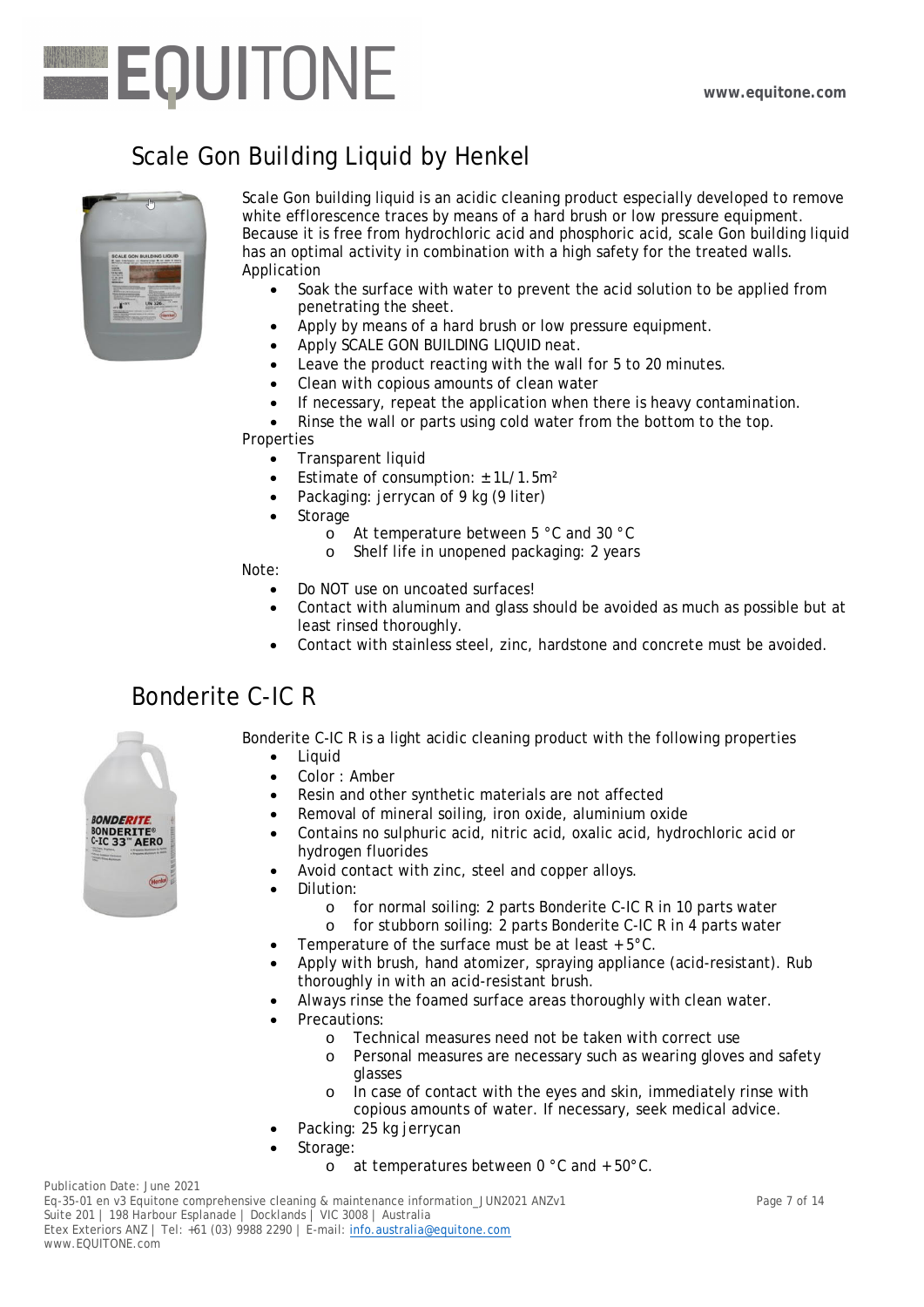# Bonderite C-MC 3000



Bonderite C-MC 3000 is an alkaline cleaning product with the following properties.

- Liquid • Alkaline cleaner
- Resin and other synthetic materials are not affected.
- Removes mineral soiling, iron oxide, aluminium oxide.
- Affects zinc and copper alloys with a longer period of contact
- Dilution:
	-
	- o for normal soiling: 1 part Bonderite C-MC 3000 in 10 parts water for stubborn soiling: 1 part Bonderite C-MC 3000 in 4 parts water
- Temperature: of the surface must be at least  $+5^{\circ}$ C.
- Foam: with brush, hand atomizer, spraying appliance (alkaline-resistant). Rub in thoroughly in with an alkali-resistant brush.
- Rinsing: always rinse the foamed surface areas thoroughly with clean water
- Precautions:
	- o Technical measures need not be taken with correct use
	- o Personal measures are necessary such as wearing gloves and safety glasses
	- o in case of contact with the eyes or skin, immediately rinse with copious amounts of water. If necessary, seek medical advice.
- Packing: in 5, 25 and 200 litre drums
- Storage:
	- $\overline{\circ}$  temperatures between + 5°C and + 50°C for not-diluted solution

## Bonderite C-MC 12300



Bonderite C-MC 12300 is a neutral cleaning product with the following properties.

- Liquid
- Soluble in water in all proportions
- Basic ingredients: Non-ionogenic surface-active agents and phosphates
- Resin and other synthetic materials are not affected
- Removes organic pigment soiling
- Suitable for the cleaning of all lacquered and enameled surfaces, synthetic material, concrete, natural stone, etc.
- Suitable for of all metals, in particular aluminium
- Dilution for normal soiling: Clean with brush / cloth: 30-50 g/l at a temperature of 30-50 °C Clean at high pressure: 10-20 g/l at a temperature of 30-50 °C
- Foam: with brush, hand atomizer, spraying appliance. Thoroughly rub in with a brush.
- Rinsing: always rinse the foamed surface areas thoroughly with clean water.
	- Precautions: technical measures need not be taken with correct use; personal measures are necessary such as wearing gloves and safety glasses with contact with the eyes immediately rinse with copious amounts of water. If necessary, seek medical advice.
- Packing: in 5 and 200 litre drums.
- Storage:
	- o above +0°C for not diluted solution.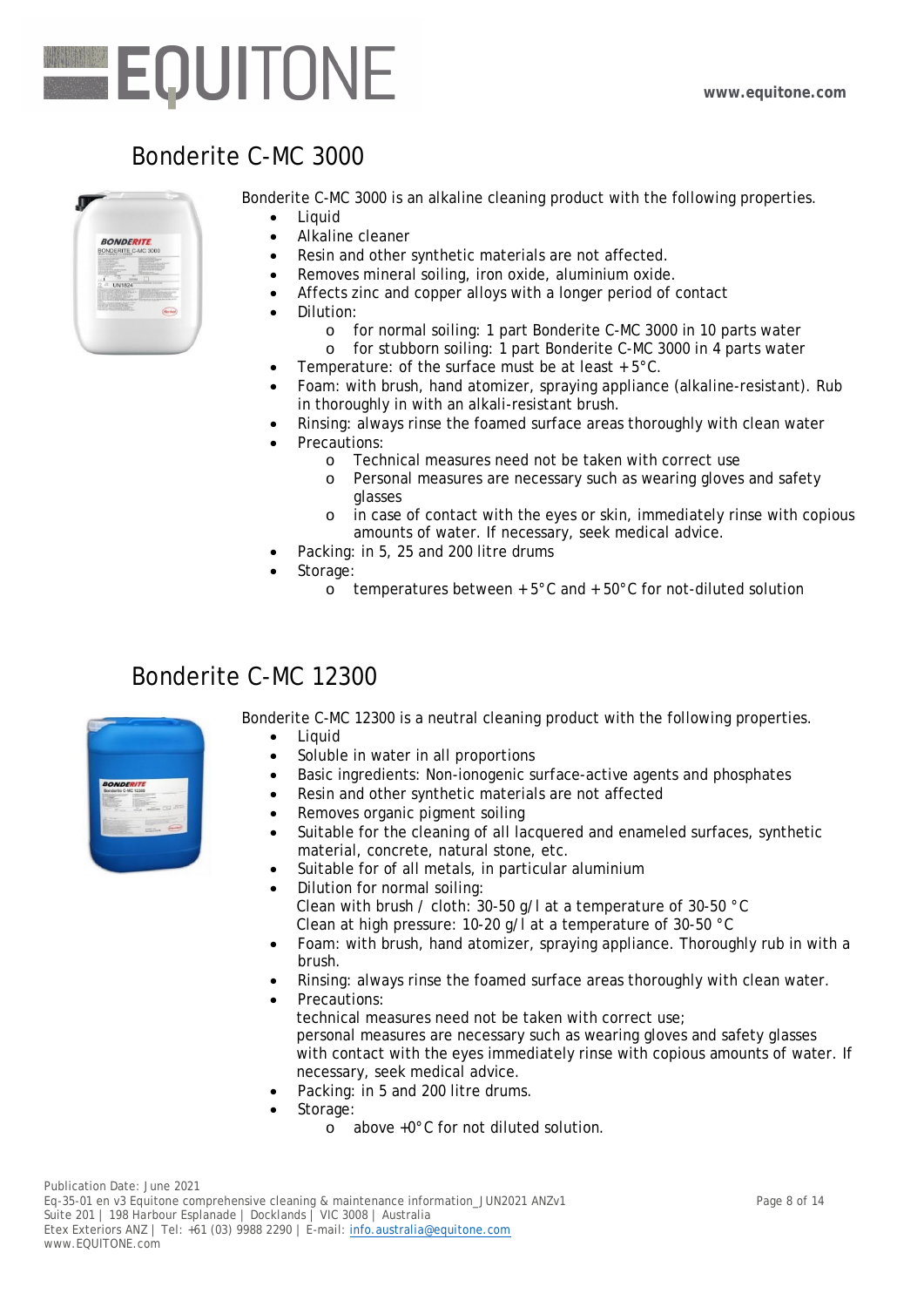## Bonderite C-MC 20100



Bonderite C-MC 20100 is a neutral general cleaner with the following properties.

- Brown liquid
- $\bullet$  Low foaming
- Removal of organic soiling such as grease, fat, dust ....
- Resin and other synthetic materials are not affected
- Contains no caustic soda or other corrosive ingredients
- Dilution:
	- o for normal soiling: 2 parts Bonderite C-MC 20100 in 10 parts water.
	- o for stubborn soiling: 2 parts Bonderite C-MC 20100 in 4 parts water;
- Temperature of the surface must be at least  $+5^{\circ}$ C.
- Apply with brush, hand atomizer, spraying appliance. Let the product act for some minutes and rub thoroughly.
- Always rinse the surface thoroughly with clean water.
- Precautions:
	- o Technical measures need not be taken with correct use
	- o Personal measures are necessary such as wearing gloves and safety glasses
	- o In case of contact with the eyes and skin, immediately rinse with copious amounts of water. If necessary, seek medical advice.
- Packing: 10,5 kg and 23 kg jerrycan
- Storage:
	- o at temperatures between 0 °C and + 50°C.
	- o Shelf life: 36 months

#### Bonderite C-MC 90014



Bonderite C-MC 90014 is a light alkaline cleaning product with the following properties.

- Clear transparent liquid
- Ready to use liquid for regular surface maintenance substituting solvents such as white spirit.
- Removal of light organic contaminations (fat, grease, finger marks…)
- Resin and other synthetic materials are not affected
- Suitable for all surfaces.
- Fast drving time
- $\bullet$  Low VOC (6 %)
- Temperature of the surface must be at least + 5°C.
- Apply with brush, hand atomizer, cloth … Apply and let act very short time.
- Take away with a clean cloth
- Precautions:
	- o Personal measures are necessary such as wearing gloves and safety glasses (see also the MSDS)
	- o In case of contact with the eyes and skin, immediately rinse with copious amounts of water. If necessary, seek medical advice.
- Packing: 5 kg and 25 kg jerrycan
- Storage:
	- o at temperatures between 0 °C and + 50°C
	- o Shelf life in unopened packaging: 36 months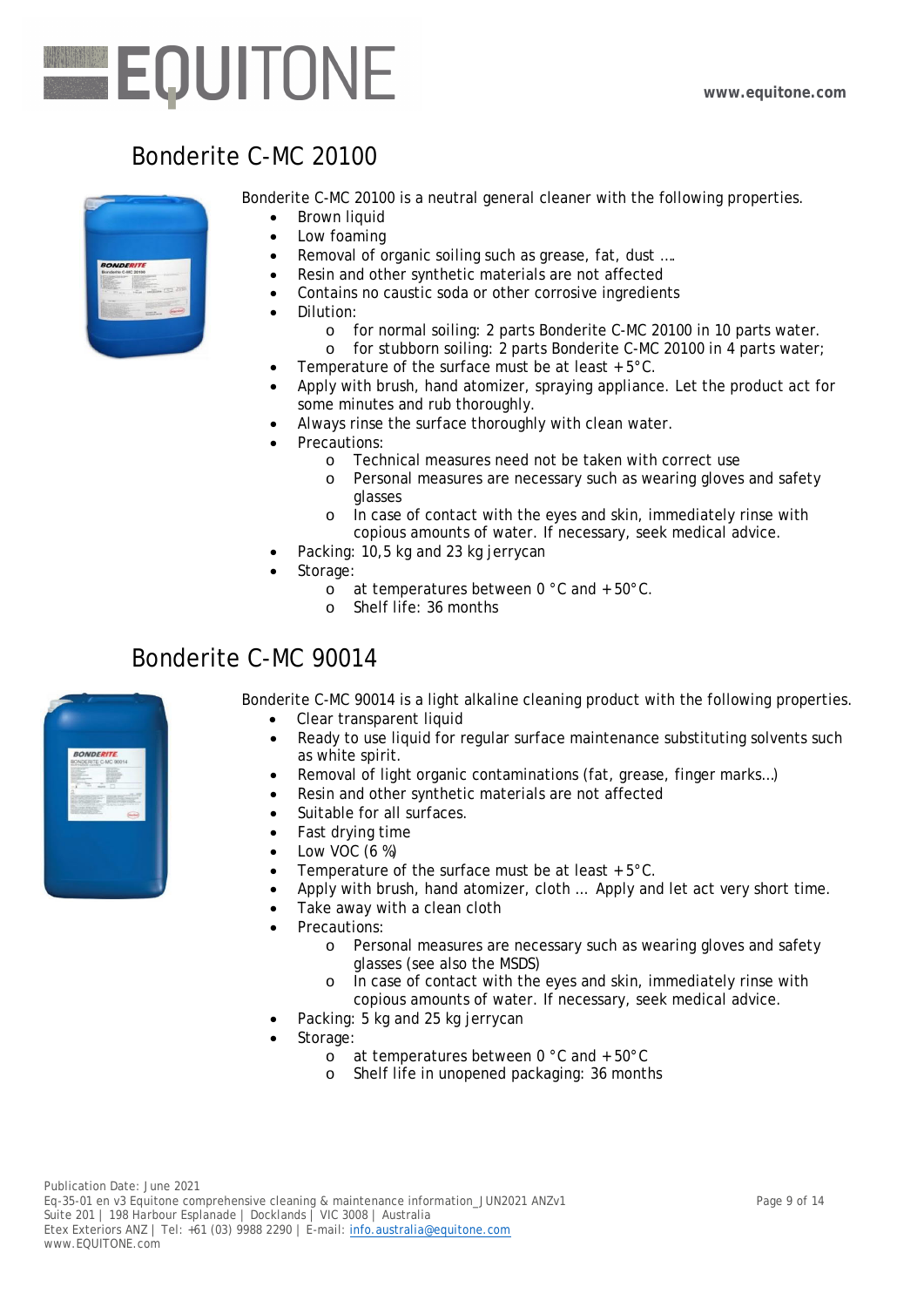

# 12. Cleaning Products by Lithofin

The following chemical cleaning products are recommended by LITHOFIN. For safety information please contact:

| LITHOFIN AG                  |                         |
|------------------------------|-------------------------|
|                              | Tel.: +49 (0)7024 94030 |
| Heinrich-Otto-Straße 36      |                         |
| D-73240 Wendlingen am Neckar | info@lithofin.de        |
| Germany                      | www.lithofin.com        |

# Compatibility table

Lithofin products can only be used on coated surfaces! Check compatibility of material and cleaning agent in table below

| Material              | Lithofin<br><b>MN Builders</b><br>Clean | Lithofin<br>Cement<br>Away | Lithofin<br><b>MN Power</b><br>Clean | Lithofin<br><b>ASR</b> |
|-----------------------|-----------------------------------------|----------------------------|--------------------------------------|------------------------|
|                       | acidic                                  | acidic                     | mild alkaline                        | strong alkaline        |
| Equitone [lines]      |                                         |                            |                                      |                        |
| Equitone [tectiva]    |                                         |                            |                                      |                        |
| Equitone [lunara]     |                                         |                            |                                      |                        |
| Equitone [materia]    |                                         |                            |                                      |                        |
| Equitone [natura]     |                                         |                            |                                      |                        |
| Equitone [natura] Pro |                                         |                            |                                      |                        |
| Equitone [pictura]    |                                         |                            |                                      |                        |

# Lithofin MN Builders' Clean



Removes cement films, stubborn dirt residues, blooms, efflorescence, rust and rust discolorations.

- **Lithofin article number 162**
- Product type: acidic cleaner
- concentrate high yield
- highly effective
- Dilution ratio: 10% solution
- Coverage approx. 30 50 m<sup>2</sup>/L
- Stocking closed, cool, up to 5 year
- Packaging 1 L, 5 L

Note: Do NOT use on uncoated surfaces!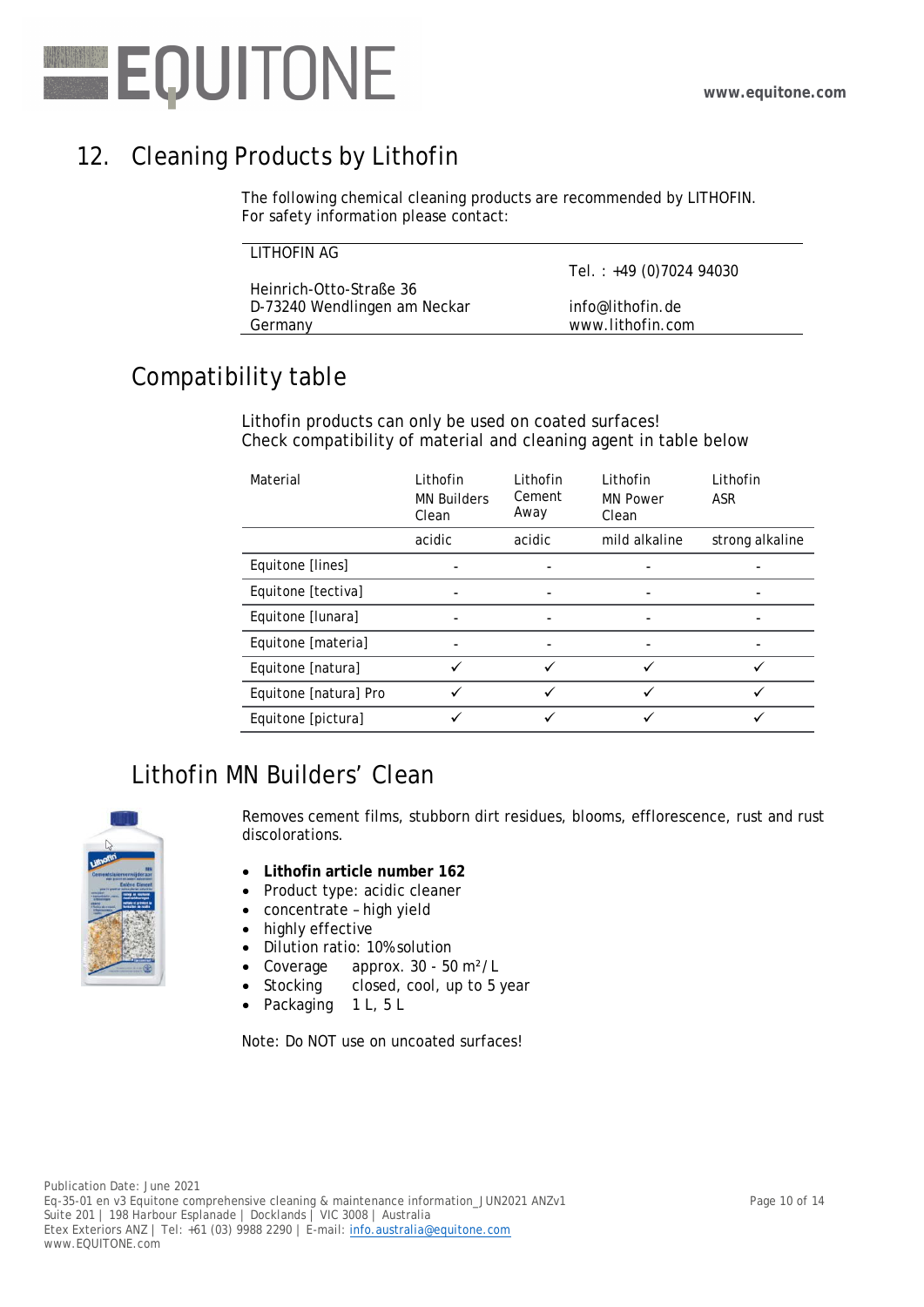

# Lithofin Cement-Away (NL: Muro)



Removes even stubborn cement and mortar residues, blooms and similar stubborn dirt from acid-resistant surfaces.

- **Lithofin article number 010**
- Product type: acidic cleaner
- concentrate
- highly effective
- extra strong
- Dilution ratio: 10% solution
- Coverage approx. 30 50 m<sup>2</sup>/L
- Stocking closed, cool, up to 5 year
- Packaging 1 L, 5 L

Note: Do NOT use on uncoated surfaces!

### Lithofin MN Power Clean



For thorough cleaning in case of severe general and greasy dirt, residues of floor care products, etc.

- **Lithofin article number 160**
- Product type: alkaline cleaner
- concentrate high yield
- highly effective
- low on solvents and odour
- Dilution ratio: undiluted or 10% solution
- Coverage approx. 10 30 m<sup>2</sup>/L
- Stocking closed, cool, up to 3 year
- Packaging 1 L, 5 L

Note: Do NOT use on uncoated surfaces!

## Lithofin ASR (Alkaline Special Remover)



For removing stubborn dirt deposits, grease, oil, wax, polymer layers, etc. Cleans and degreases ceramic tiles, stone, slabs, etc.

- **Lithofin article number 041**
- Product type: highly alkaline cleaner
- concentrate
- highly effective
- Dilution ratio: undiluted or 10% solution
- Coverage up to 100 m<sup>2</sup>/L
- Stocking closed, cool, up to 5 year
- Packaging 1 L, 5 L

Note: Do NOT use on uncoated surfaces!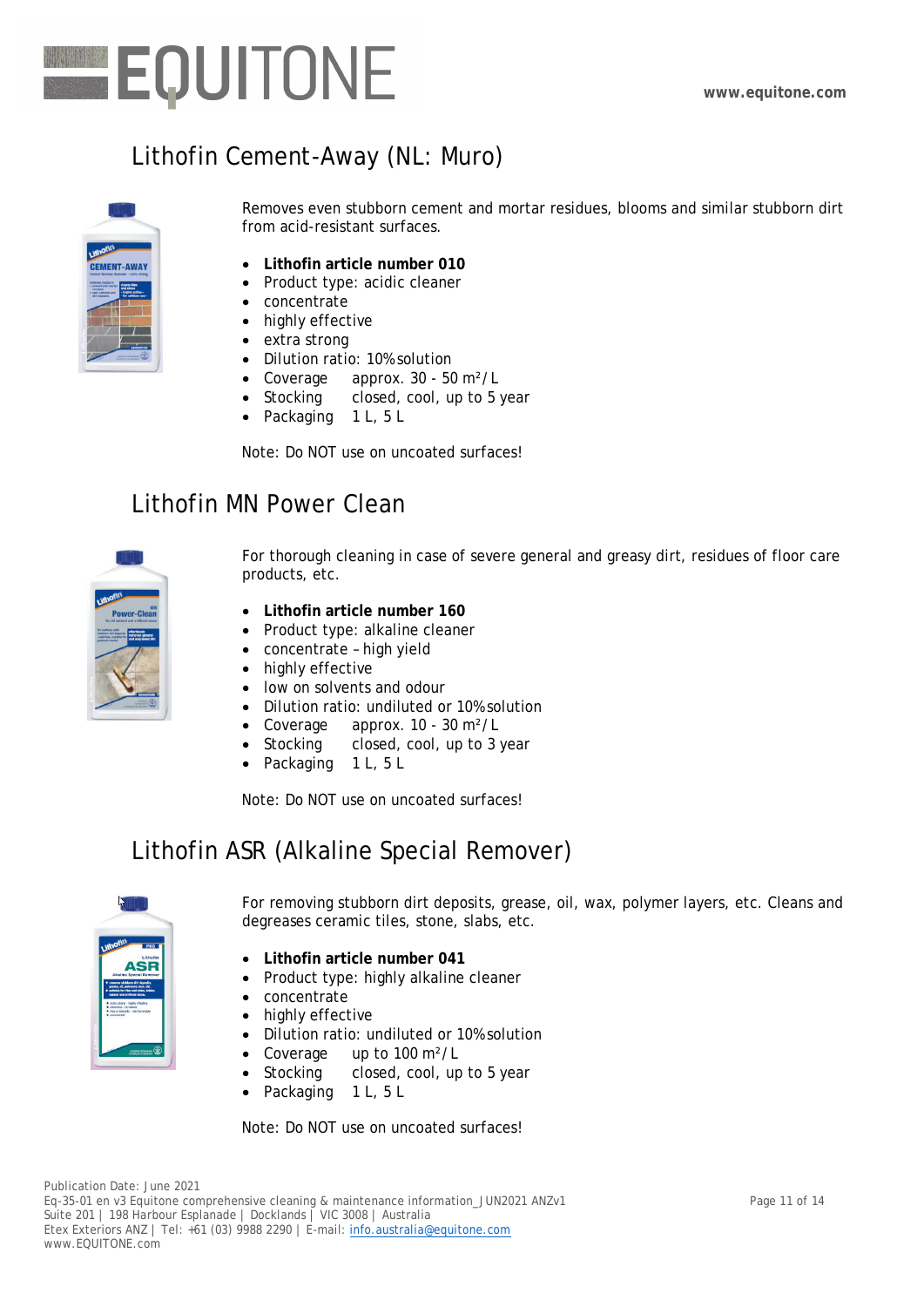

# 13. Cleaning Products by HG

For safety information please contact:

| HG International b.v. |                             |
|-----------------------|-----------------------------|
|                       | Tel.: $+31$ (0)36 54 94 727 |
| PO BOX 30078          |                             |
| NL-1303 AB Almere     |                             |
| The Netherlands       | www.hg.eu                   |
|                       |                             |

# Compatibility table

Check compatibility of material and cleaning agent in table below

| Material              | HG<br>Rust Remover | HG<br>Algae and<br><b>Mould Remover</b> |  |
|-----------------------|--------------------|-----------------------------------------|--|
|                       | acidic             | biocide                                 |  |
| Equitone [lines]      | $x^1$              |                                         |  |
| Equitone [tectiva]    | x <sup>1</sup>     |                                         |  |
| Equitone [lunara]     | $x^1$              |                                         |  |
| Equitone [materia]    |                    |                                         |  |
| Equitone [natura]     |                    |                                         |  |
| Equitone [natura] Pro |                    |                                         |  |
| Equitone [pictura]    |                    |                                         |  |

Compatibility should always be double checked on a less visible part of the façade.

- $\checkmark$  Compatible
- $x<sup>1</sup>$ Compatible but the hydrophobation layer is affected
- Not recommended

If the hydrophobation layer is affected, a renewal of the hydrophobation on site is possible. See chapter 'Re-hydrophobation'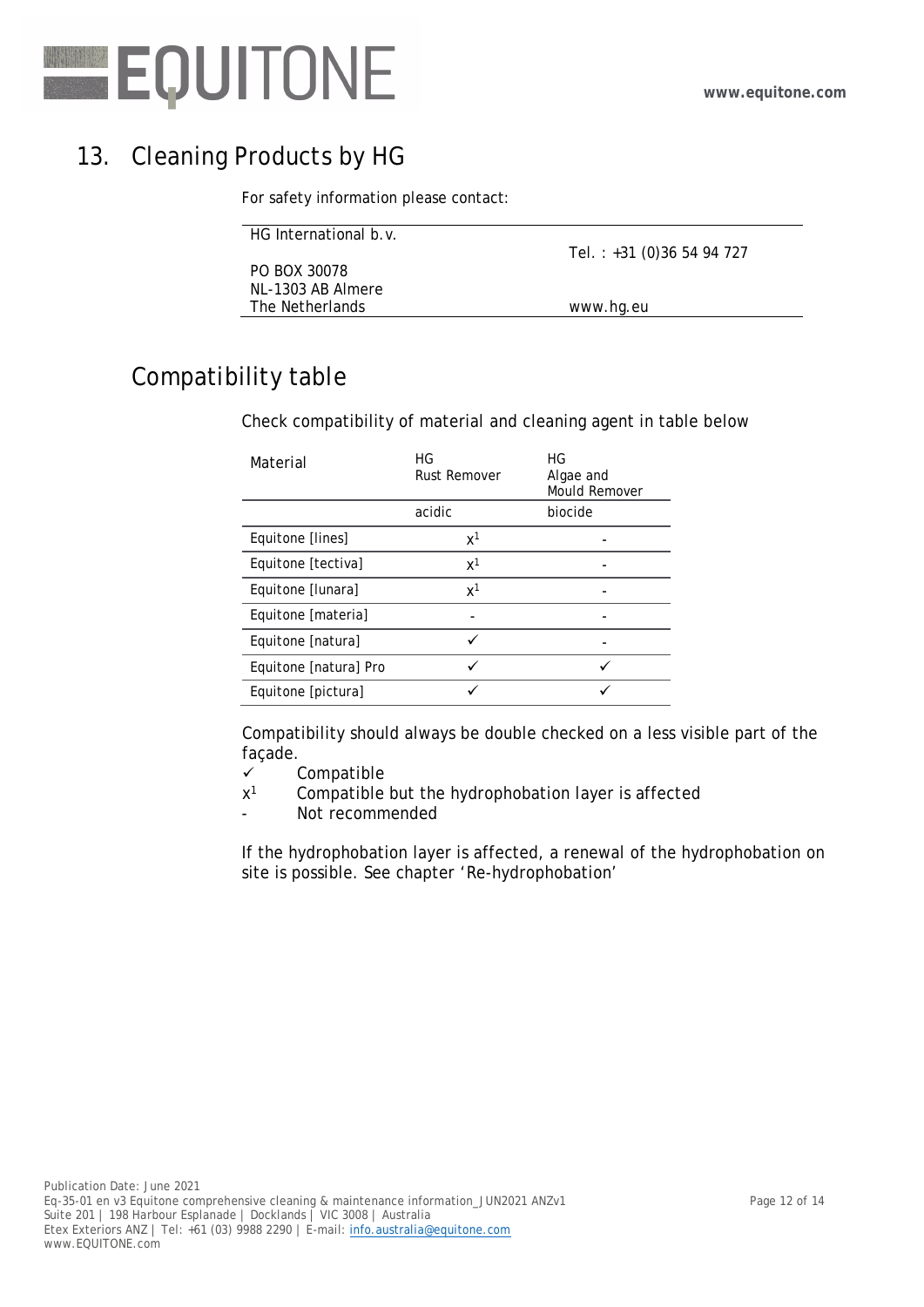

## HG Rust Remover



Metal oxides such as iron oxide and aluminium oxide can be cleaned with HG Rust Remover.

This rust dissolver from HG evaporates very slowly, which means it stays active for a long period of time.

- Based on phosphoric acid
- Biodegradable
- Wear rubber or plastic gloves when using rust stain remover.
- Packaging: 0.5 litres
- Applicable dilution degree: 1: 5
- Apply with brush.
- Leave to work for 10 minutes.
- After treatment, rinse thoroughly with plenty of water.

Note: The product will affect the hydrophobation layer on uncoated surfaces!

#### HG Algae and Mould Remover



Removes algae from different surface amongst which facades and roofs.

- Packaging: 1 litre concentrate
- The mould and algae remover should be applied in dry weather and when no rain has been forecast for at least two days.
- Remove most of the moss prior to the treatment.
- $\bullet$  Dilute in a ratio of 1:20 with water. Apply the solution with a watering can or plant spray.
- Read the instruction before use. Use biocides safely.

Note: Do NOT use on uncoated surfaces! Note: Do NOT use on EQUITONE [natura]!